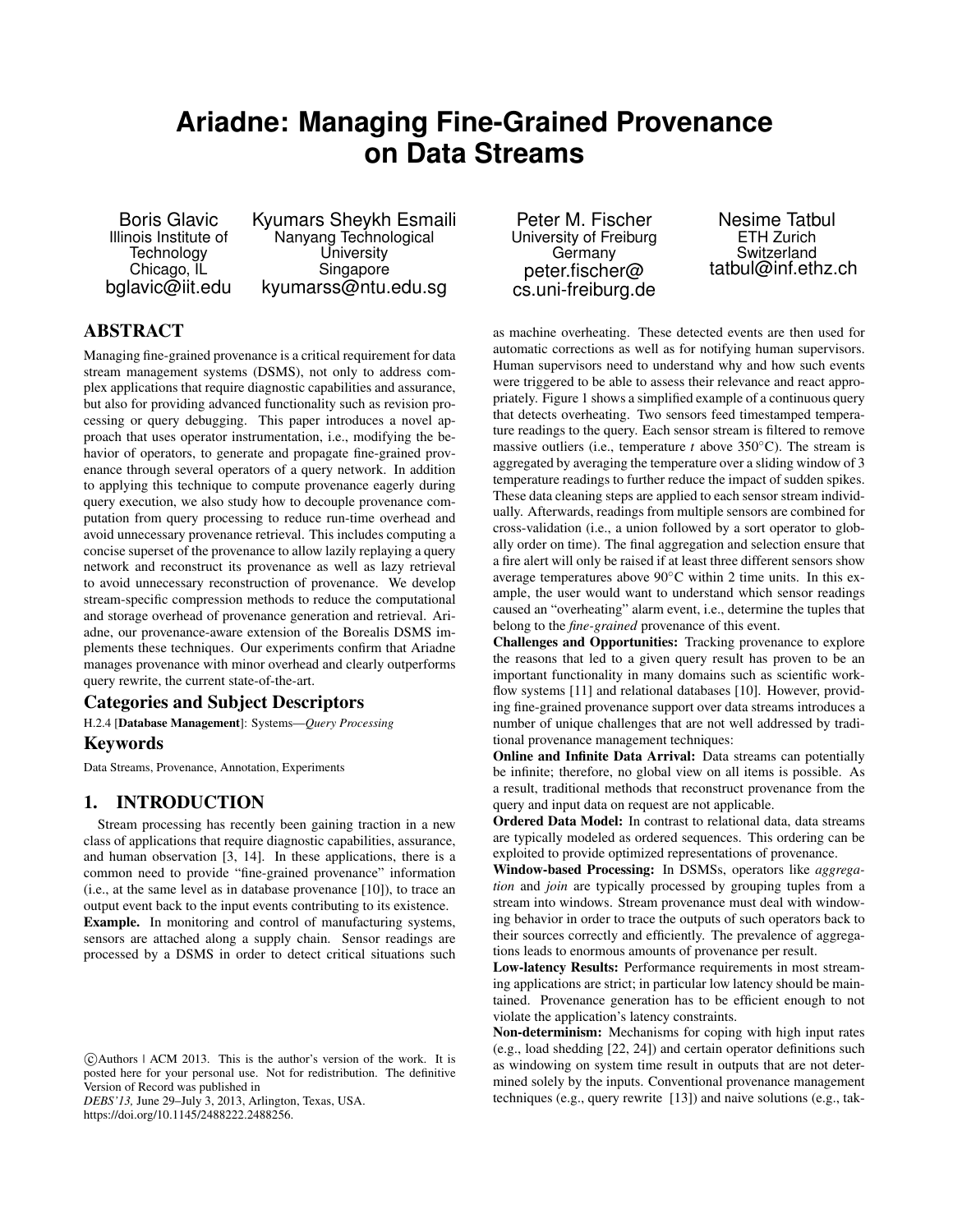

Figure 1: Example Query Network

ing advantage of cheap, fast storage by dumping all inputs and inferring provenance from the complete stream data) are not sufficient to address all of the challenges outlined above.

Contributions and Outline: In this paper, we propose a novel propagation-based approach for provenance generation, called *operator instrumentation*. We use a simple definition of fine-grained provenance that is similar to *Lineage* in relational databases [10]. Our approach annotates regular data tuples with their provenance while they are being processed by a network of streaming operators. Propagation of these provenance annotations is realized by replacing the operators of the query network with operators that create and propagate annotations in addition to producing regular data tuples (we refer to this transformation as *operator instrumentation*). This approach can also be used to compute the provenance of a part of the query network by only instrumenting a subset of the operators. Previous annotation propagation approaches for fine-grained stream provenance [12] are restricted to one-step provenance, i.e., annotating output tuples from an operator with their provenance from the operator's input. Our approach is more general and flexible; provenance can also be propagated through several operators or even a complete query network. By lifting this restriction we are able to overcome many of the shortcomings of these approaches including large storage overhead (tracking provenance through a path in the query network requires storage of all streams on the path) and expensive retrieval (queries over provenance require recursive tracing using the single-step provenance).

We represent provenance as sets of tuple identifiers during provenance generation. Querying provenance is supported by reconstructing complete input tuples from the identifier sets using a new operator called *p-join*. This is achieved by temporarily storing input stream tuples for the reconstruction.<sup>1</sup> A number of optimizations enable us to decouple provenance management from query processing: The *Replay-Lazy* optimization reduces the run-time overhead of provenance computation by propagating a concise superset of the provenance and lazily replaying a query network to reconstruct its provenance. The *Lazy-Retrieval* method avoids reconstructing provenance for retrieval if parts of the provenance will not be needed by the query. Furthermore, we devise a number of compression schemes to reduce the computation cost. We have implemented our approach in Ariadne, a provenance-aware DSMS that is based on the Borealis prototype [1]. More specifically, this paper makes the following contributions:

- We introduce a novel provenance generation technique for DSMS based on annotating and propagating provenance information through operator instrumentation, which allows generating provenance for networks and subnetworks without the need to materialize data at each operator.
- We propose a number of optimization techniques that allow decoupling provenance computation from query processing through the application of lazy generation and retrieval techniques and improve performance by compression.

| <b>Method</b>        | <b>Applicable to</b> | <b>Runtime</b><br>Overhead | <b>Retrieval</b><br>Overhead |  |
|----------------------|----------------------|----------------------------|------------------------------|--|
|                      |                      |                            |                              |  |
| Inversion            | Invertible           | None                       | High                         |  |
| <b>Ouery Rewrite</b> | Deterministic        | High                       |                              |  |
| Operator             | A11                  | Low                        |                              |  |
| Instrumentation      |                      |                            |                              |  |

Figure 2: Comparison of Provenance Generation Alternatives

- We present Ariadne, the first DSMS prototype providing support for fine-grained multi-step provenance.
- We provide an experimental evaluation of the proposed techniques using Ariadne. The results demonstrate that providing fine-grained provenance via optimized operator instrumentation has minor overhead and clearly outperforms query rewrite, the current state-of-the-art.

The rest of this paper is organized as follows: Section 2 gives an overview of our approach for adding provenance generation and retrieval to a DSMS. We introduce the stream, provenance, and annotation model underlying our approach in Section 3. Building upon this model, we present its implementation in the Ariadne prototype in Section 4. We cover optimizations of our basic approach in Section 5. We present experimental results in Section 6, discuss related work in Section 7, and conclude in Section 8.

# 2. OVERVIEW OF OUR APPROACH

We generate and propagate provenance annotations by replacing query operators with special provenance-aware operators. Provenance is modeled as a set of tuples from the input streams that are sufficient to produce a result tuple. Output tuples are annotated with sets of tuple identifiers representing their provenance.

# 2.1 Why Operator Instrumentation?

There are two well-known provenance generation techniques in the literature that we considered as alternatives to operator instrumentation for generating DSMS provenance: (1) computing inverses and (2) rewriting the query network to propagate provenance annotations using the existing operators of the DSMS. Figure 2 shows a summary of the tradeoffs. *Inversion* (e.g., Woodruff et al. [27]) generates provenance by applying the inverse (in the mathematical sense) of an operator. For example, a join (without projection) is invertible, because the inputs can be constructed from an output tuple. Inversion has very limited applicability to DSMSs, because no real inverse exists for most non-trivial operators. *Query Rewrite*, established in relational systems such as Perm [13], DB-Notes [8], or Orchestra [19], generates provenance by rewriting a query network *Q* into a network that generates the provenance of *Q* in addition to the original network outputs. This usually requires changes to the structure of the query network. For example, as explained in [13], a provenance-generating copy of a subnetwork has to be added to and joined with the original subnetwork to support aggregates. This leads to significant additional run-time overhead and incorrect provenance for non-deterministic operators.

In summary, we believe that Operator Instrumentation is the best approach for generating provenance in DSMSs, because it is applicable to a large class of queries while maintaining low overhead in

<sup>&</sup>lt;sup>1</sup>This is in contrast to one-step approaches that also require the storage of intermediate streams.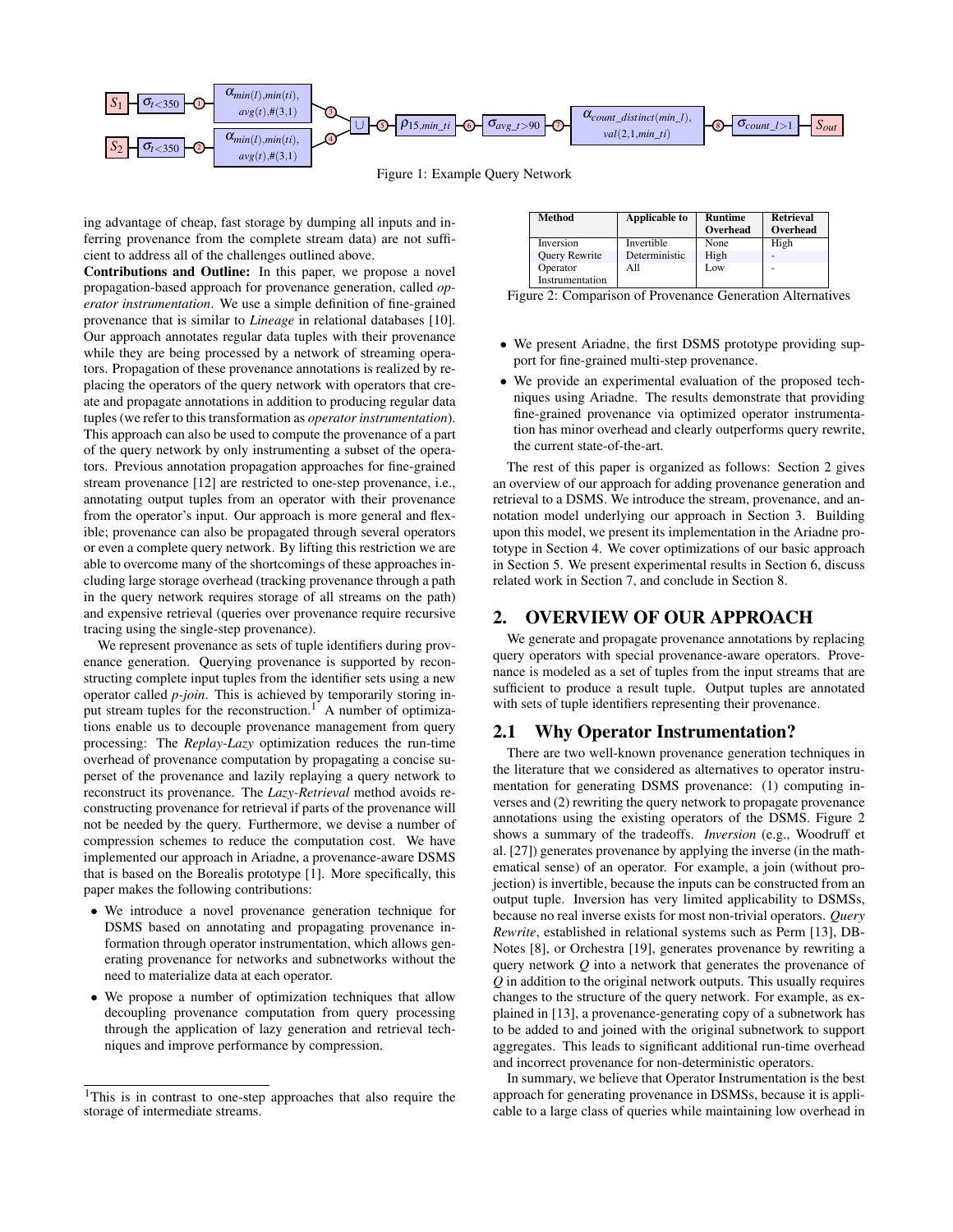

Figure 3: Reduced-Eager Operator Instrumentation

terms of provenance computation and retrieval. Our experimental results in Section 6 verify our hypothesis.

# 2.2 The Operator Instrumentation Approach

The key idea behind our operator instrumentation approach is to extend each operator implementation so that the operator is able to annotate its output with provenance information based on provenance annotations of its inputs. Under operator instrumentation, provenance annotations are processed in line with the regular data. That is, the structure of the original query network is kept as is (operators are simply replaced with their instrumented counterparts). Thus, most issues caused by non-determinism are dealt with in a rather natural way, since the execution of the original query network is traced<sup>2</sup>. Provenance can be traced for a single operator (as supported by previous approaches [12]) or for a complete subnetwork. Furthermore, we can trace provenance for a subnetwork by instrumenting only operators in that subnetwork. The only drawback of operator instrumentation is the need to extend all operators. However, as we will demonstrate in Section 4.2, this extension can be implemented with reasonable effort.

With operator instrumentation, provenance can be generated either *eagerly* during query execution (our default approach) or *lazily* upon request. We support both types of generation, because their performance characteristics in terms of storage, runtime, and retrieval overhead are different (see Figure 4). This enables the user to trade runtime-overhead on the original query network for storage cost and runtime-overhead when retrieving provenance

Reduced-Eager: Figure 3 shows an example how we instrument a network for *eager* provenance generation. We temporarily store the input tuples for the instrumented parts of the network (e.g., for input streams  $S_1$  and  $S_2$ , since we want provenance for the entire query network). The tuples in the output stream of the instrumented network carry the provenance annotations as described above, i.e., each output is annotated with the set of identifiers of the tuples in its provenance. Provenance is reconstructed for retrieval from the annotations using a new operator called  $p$ -join  $(\times)$ . For each output tuple *t*, this operator retrieves all input tuples in the provenance using the set of identifiers from the provenance annotation and outputs all combinations of *t* with a tuple from its provenance. Each of these combinations is emitted as a single tuple to stream *P*. We call this approach *Reduced-Eager*, because we are eagerly propagating a reduced form of provenance (the tuple identifier sets) during query execution and lazily reconstructing provenance independent of the execution of the original network. In comparison with using sets of full tuples as annotations, this approach pays a price for storing and reconstructing tuples. However, because compressed representations can be used, this cost is offset by a significant reduction in provenance generation cost (in terms of both runtime

| <b>Method</b>                                                                                                                                                                                  | Applicable<br>to | <b>Runtime Overhead</b>        | <b>Retrieval</b><br>Over-<br>head |  |  |
|------------------------------------------------------------------------------------------------------------------------------------------------------------------------------------------------|------------------|--------------------------------|-----------------------------------|--|--|
| Reduced-<br>Eager                                                                                                                                                                              | A11              | Full Generation (high)         | Reconstruct (low)                 |  |  |
| Replay-<br>Lazy                                                                                                                                                                                | Deterministic    | Minimal<br>Generation<br>(low) | Replay (high)                     |  |  |
| $\mathbf{E}^*$ and $\mathbf{A}$ . This $\mathbf{A} = \mathbf{E} \mathbf{E}$ , $\mathbf{E} = \mathbf{E} \mathbf{E}$ , $\mathbf{E} = \mathbf{E} \mathbf{E}$<br>$\mathbf{r}$ $\sim$ $\sim$ $\sim$ |                  |                                |                                   |  |  |

Figure 4: Trade-offs for Eager vs. Lazy

and latency). Since *reconstruction* is separate from generation, we can often avoid reconstructing complete provenance tuples during provenance retrieval, e.g., if the user only requests provenance for some results (query over provenance).

Replay-Lazy: Instead of generating provenance *eagerly* while the query network is running, we would like to be able to generate provenance *lazily* in order to decouple provenance generation from the execution of the query network. Since DSMSs are expected to deal with high rates and low latency requirements, eager provenance computation may incur significant runtime overhead to the critical data processing path. Decoupling most of the provenance computation from query processing enables us to reduce the runtime overhead on the query network and outsource provenance generation to a separate machine and thus improve performance for both normal query processing and provenance computation. For deterministic networks, we can realize lazy generation by replaying relevant inputs through a instrumented copy of the network. We call this approach *Replay-Lazy*. *Replay-Lazy* has to propagate minimal bookkeeping information during query execution to be able to determine which inputs are relevant and, thus, reduce the amount of data that is stored and replayed. We record for each output tuple the parts of the input which are needed for the replay to be executed correctly (by annotating the tuple), which turns out to be a concise superset (constant size) of the actual provenance. *Replay-Lazy* reduces the runtime overhead by just computing this minimal type of provenance, but incurs a higher retrieval cost due to the replay and is only applicable to deterministic networks.

# 3. PROVENANCE PROPAGATION BY OP-ERATOR INSTRUMENTATION

Based on the stream data and query model of Borealis [1], we now informally introduce our stream provenance model and discuss how to instrument queries to annotate their outputs with provenance information. A formal treatment can be found in [15].

#### 3.1 Data and Query Model

We model a stream  $S = \ll t_1, \ldots \gg$  as a possibly infinite sequence of tuples. A tuple  $t = (TID; a_1,...)$  is an ordered list of attribute values (here *ai* denotes a value) plus a tuple-identifier (TID) that uniquely identifies the tuple within stream scope denoted as *streamid:tuple-id*. A *query network* is a directed acyclic graph (DAG) in which nodes and edges represent streaming operators and input/output streams respectively. Each stream operator in a query network takes one or more streams as input, and produces one or more streams as output. The query algebra we use here covers all the streaming operators from [1].

**Selection:** A selection operator  $\sigma_c(S)$  with predicate *c* filters out tuples from an input stream *S* that do not satisfy the predicate *c*.

**Projection:** A projection operator  $\pi_A(S)$  with a list of projection expressions *A* (e.g., attributes, function applications) projects each input tuple from stream *S* on the expressions from *A*.

**Aggregation:** An aggregation operator  $\alpha_{\alpha}$ <sub>*agg*,  $\omega(S)$ </sub> groups its input *S* into windows using the window function  $\omega$  and computes the aggregation functions (*agg*) over each window generated by ω. For example, the count-based window function  $\#(c, s)$  groups a consec-

<sup>2</sup>The overhead introduced by provenance generation may affect temporal conditions (e.g., windows based on system time). However, this is not a real drawback, because such conditions are sensitive to other system events in addition to overhead caused by provenance generation.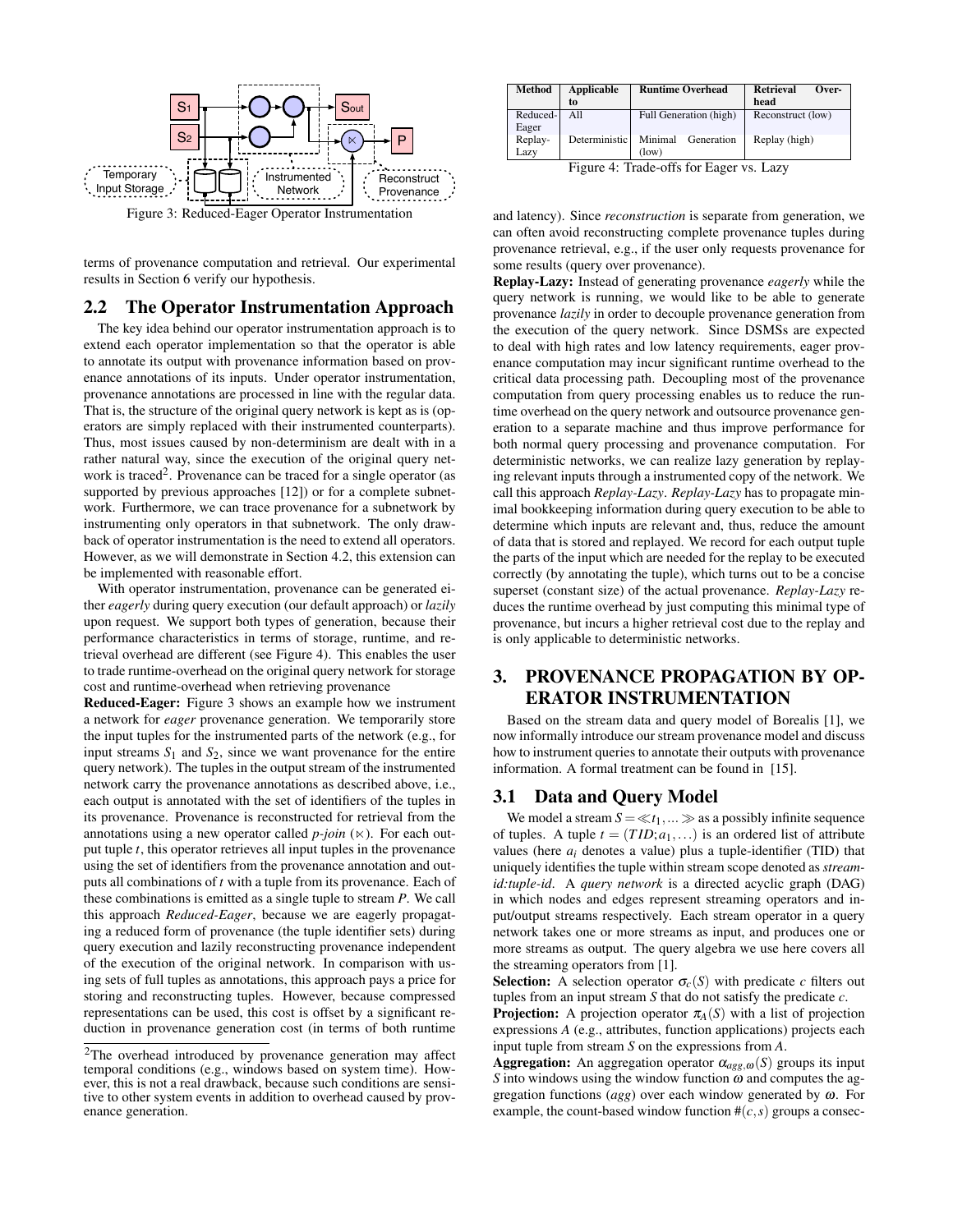

Figure 5: Example Query Network Evaluation with Provenance-aware Operators and Provenance Annotations

utive input tuple sequence (length *c*) into a window and slides by a number of tuples *s* before opening the next window. The valuebased window function  $val(c, s, a)$  groups a consecutive sequence of tuples into a window if their values in attribute *a* differ less than *c* from the attribute value of the first tuple in the window. The slide *s* determines how far to slide on *a* before opening the next window. Note that value-based windows subsume the concept of time-based windows by using a time attribute.

**Join:** A join operator  $\bowtie_{c, j\omega} (S_1, S_2)$  joins two input streams  $S_1$  and *S*<sub>2</sub> by applying the join window function  $j\omega$  to  $S_1$  and  $S_2$ . A join window function models the buffering behavior of stream joins. All tuples from both input streams that are in the join's buffer at a point in time are grouped into the same join window. For each join window  $w$ , the join operator outputs all pairs of tuples from  $S_1$  and  $S_2$  that belong to *w* and fulfill the join condition *c*.

**Union:** A union operator  $\cup$ (*S*<sub>1</sub>, *S*<sub>2</sub>) merges tuples from two input streams  $S_1$  and  $S_2$  into a single stream based on their arrival order. **B-Sort:** A b-sort operator  $\rho_{s,a}(S)$  with slack *s* and an order-on attribute *a* applies bounded-pass sort with buffer size  $s + 1$  on its input, and produces an output that is approximately sorted on *a*.

EXAMPLE 1. *Figure 5 shows an execution of the network introduced in Figure 1 for a given input. For now ignore the annotations on operators and tuples in streams 6 to 8. Both input streams (S*<sup>1</sup> *and S*2*) have the same schema with attributes time (ti), location (l), and temperature (t). The left-most filters drop temperature outliers. The results of this step are grouped into windows of three tuples using slide one. For each window we compute the minimum of time (to assign each aggregated tuple a new time value) and location (the location is fixed for one stream, thus, the minimum of the location is the same as the input location), and average temperature. The aggregated streams are merged into one stream (*∪*) and sorted on time. We then filter out tuples with temperature values below the overheating threshold and compute the number of distinct locations over windows of two time units. Tuples with fewer than two distinct locations are filtered out in the last step. For instance, in the example execution shown in Figure 5, the upper left selection filters out the outlier tuple 1:1*(1,1,399)*. The following aggregation groups the first three result tuples into a window and outputs the average temperature (*84.6*), minimum time (*2*), and location (*1*).*

#### 3.2 Provenance Model and Annotated Streams

We use a simple provenance model that defines the provenance of a tuple *t* in a stream *O* of a query network *q* as a set of tuples from input (or intermediate) streams of the network. We use  $P(q,t,I)$  to denote the *provenance set of a tuple t* from one of the streams of network *q* with respect to inputs from streams in a set *I*. For instance, if *t* is a tuple in stream 3 of the example network shown in Figure 1, then  $P(q, t, {S_1})$  denotes the set of tuples from input stream  $S_1$  that contributed to *t*. We omit *I* if we compute the provenance according to the input streams of the query network.

Note that we require *I* to be chosen such that the paths between streams in *I* and *O* (the stream of *t*) form a proper query network. For instance, assume that *t* is a tuple from stream 5 in the network shown in Figure 5.  $P(q,t,\{1,2\})$  denotes the set of tuples from streams 1 and 2 that contributed to *t*.  $P(q, t, \{2\})$  would be undefined, because only one of the inputs of the union is included. Formally, our work is based on a declarative definition of provenance, which is used to determine the provenance behavior for each of the operators. Intuitively, the provenance definition for all operators is as follows: For *Selection* and *Projection*, the provenance of *t* consists of the provenance of the corresponding input tuple. The same is true for *Union* and *BSort*, since only a single tuple is contributing to *t*. For example, tuple 9:1 in the network shown in Figure 5 was generated by the selection from tuple 8:1. Thus, the provenance set of this tuple is {7:4}, the same as the provenance set of tuple 8:1. For *Join*, the union of the provenance sets of the join partners generating *t* constitutes the provenance. Finally, the provenance set for *t* in the result of an *Aggregation* is the union of the provenance sets for all tuples from the window used to compute *t*.

We use the concept of provenance sets to define streams of tuples that are annotated with their provenance sets. For a query network *q*, the *provenance annotated stream (PAS)*  $P(q, O, I)$  for a stream  $O$ according to a set of streams *I* is a copy of stream *O* where each tuple *t* is annotated with its corresponding provenance set  $P(q,t,I)$ . In the following, we will omit the query parameter  $q$  from provenance sets and PAS if it is clear from the context.

EXAMPLE 2. *Consider the PAS P*(6,{5}) *for the output of the b-sort operator according to its input shown in Figure 5 (provenance sets are shown to the right of the tuples). Each output t of the b-sort is annotated with a singleton set containing the corresponding tuple from the b-sort's input, e.g., tuple 8:1 is derived from tuple 7:4. Now consider the PAS for the output of the last aggregation in the query according to the input of the b-sort*  $(P(8, \{5\}))$ *. Each output tuple is computed using information from a window containing two input tuples with one tuple overlap between the individual provenance sets. For example, tuple 10:2 is derived from*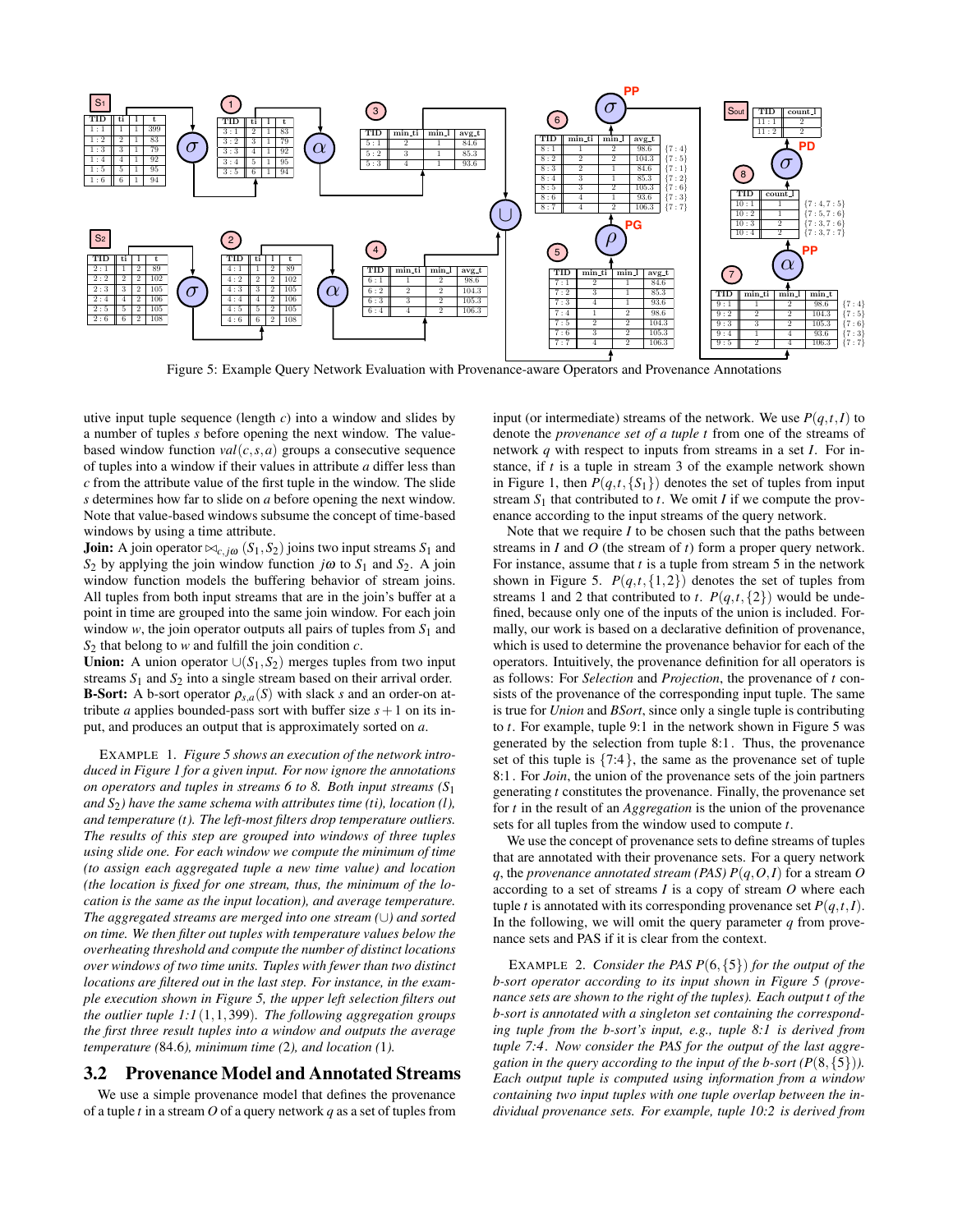Algorithm 1 InstrumentNetwork Algorithm

| 1:  | <b>procedure</b> INSTRUMENTNETWORK $(q, Q, I)$ |                                                                                       |  |  |  |
|-----|------------------------------------------------|---------------------------------------------------------------------------------------|--|--|--|
| 2:  | $mixed \leftarrow \emptyset$                   |                                                                                       |  |  |  |
| 3:  | for all $o \in q$ do                           | $\triangleright$ Find operators with mixed usage                                      |  |  |  |
| 4:  |                                                | if $\exists S, S' \in input(o) : S \in I \wedge S' \notin I$ then                     |  |  |  |
| 5:  | $mixed \leftarrow mixed \cup input(o)$         |                                                                                       |  |  |  |
| 6:  |                                                | <b>for all</b> $S \in (mixed \cap I)$ <b>do</b> $\rightarrow$ Add projection wrappers |  |  |  |
| 7:  | $S \leftarrow \Pi_{\text{schema}(S)}(S)$       |                                                                                       |  |  |  |
| 8:  | for all $o \in q$ do                           | $\triangleright$ Replace operators                                                    |  |  |  |
| 9:  |                                                | <b>if</b> $\exists S \in I$ : HASPATH $(S, o) \wedge$ HASPATH $(o, O)$ then           |  |  |  |
| 10: | if $\exists S' \in input(o) : S' \in I$ then   |                                                                                       |  |  |  |
| 11: | $o \leftarrow PG(o)$                           |                                                                                       |  |  |  |
| 12: | else                                           |                                                                                       |  |  |  |
| 13: | $o \leftarrow PP(o)$                           |                                                                                       |  |  |  |
| 14: | for all $o \in q$ do                           | $\triangleright$ Drop annotations                                                     |  |  |  |
| 15: | <b>if</b> $O \in input(o)$ then                |                                                                                       |  |  |  |
| 16: | $o \leftarrow PD(o)$                           |                                                                                       |  |  |  |

*a window of tuples with provenance* {*7:5*} *and* {*7:6*}*, and tuple 10:3 is derived from a window with provenance* {*7:6*,*7:3*}*.*

# 3.3 Instrumenting Operators and Networks for Annotation Propagation

We now discuss how to instrument a query network *q* to generate the PAS for a subset of the streams in *q* by replacing all or a subset of the operators with annotating counterparts. Three types of *instrumented operators* are used in this approach:

Provenance Generator (PG): The provenance generator version *PG*(*o*) of an operator *o* computes the PAS for all output streams of the operator according to its input streams. The purpose of a PG is to generate a PAS from input streams without annotations. For each output stream *S* of the operator *o*,  $PG(o)$  creates  $P(S, input(o))$ where  $input(o)$  are the input streams of operator  $o$ .

Provenance Propagator (PP): This version of operator generates the PASs for its outputs from PASs of its inputs. For simplicity, let us explain the concept for an operator *o* with a single output *O* and a single input PAS  $P(S, I)$ . The PP version of  $o$  will output  $P(O,I)$ , i.e., the output will be annotated with provenance sets of  $O$ according to *I*. Intuitively, a PP generates annotated output streams by modifying the annotations from its input streams according to the provenance behavior of the operator.

Provenance Dropper (PD): The provenance dropper version *PD*(*o*) of an operator *o* removes annotations from the input before applying operator *o*. Provenance droppers are used to remove annotations from streams in networks with partial provenance generation.

The *PG* version of selection generates an annotated output stream where the provenance set of each output tuple *t* contains the corresponding input tuple, and the *PP* version outputs the input tuples with unmodified provenance sets (for tuples that fulfill the selection condition). Projection, union, and b-sort behave in the same way by creating singleton provenance sets (*PG*) or passing on provenance sets from the input (*PP*). The *PG* operator for aggregation annotates each output tuple *t* with a provenance set that consists of all identifiers for tuples in the input window that generated *t*, and the *PP* operator annotates each output tuple *t* with the union of the provenance sets of all tuples in the window that generated *t*. The *PG* version of join annotates each output *t* with a set consisting of the two tuples that were joined to produce tuple *t*. The *PP* version of this operator unions the provenance sets of the join partners.

Networks with Annotation Propagation: Using the PG and PP versions of operators we have the necessary means to generate

(a) Query Network with Full Propagation  $P(S_{out}, \{S_1, S_2\})$ PP α PP σ PP ρ PP ∪  $\sigma$ <sub>PP</sub> PP σ PP α PG α PG *S*2 *S*1 (b) Annotation Propagation for Parts of the Network



provenance for a complete (or parts of a) query network by replacing all (or some) operators with their annotating counterparts. PD versions of operators are used to remove provenance annotations from streams that are further processed by the network. We use algorithm *InstrumentNetwork* (Algorithm 1) to instrument a network *q* to compute a PAS  $P(O, I)$ . First we normalize the network to make sure that the inputs to every operator are either (1) only streams from *I* or (2) contain no streams from *I*. This step is necessary to avoid having operators that read from both streams in and not in *I*, because the annotation propagation behaviour of these operators is neither correctly modelled by their PG nor PP version. We wrap each stream *S* in *I* that is connected to such an operator in a projection on all attributes in the schema of *S*. This does not change the results of the network, but guarantees that we can use solely PG and PP operators to generate a PAS<sup>3</sup>. The algorithm then iterates through all operators in the query network and replaces each operator that reads solely from streams in *I* (case 1) with its PG version, and all remaining operators on paths between streams in *I* and *O* are replaced with their PP versions. Finally, all noninstrumented operators reading from *O* are replaced by their PD version. This step is necessary to guarantee that non-instrumented operators are not reading from annotated streams.

A query network instrumented to compute a PAS *P*(*O*,*I*) generates additional PAS as a side effect. Each PP operator in the modified network generates one or more PAS (one for each of its outputs) according to the subset of *I* its connected to. Thus, additional PAS are generated for free by our approach. We use  $P(q)$  (called *provenance generating network* or PGN) to denote a network that generates the PAS for all output streams of network *q* according to all input streams of *q*. Such a network is generated using a straightforward extension of Algorithm 1 to sets of output streams.

EXAMPLE 3. *Two provenance generating versions of the example network are shown in Figure 6 (the operator parameters are omitted to simplify the representation). Figure*  $6(a)$  *shows*  $P(q)$ *, i.e., the annotating version of q that generates the PAS*  $P(S_{out}, \{S_1,$ *S*2}) *for output stream Sout according to all input streams (S*<sup>1</sup> *and S*2*). The left-most filter operators in the network are only attached to input streams and, thus, are replaced by their PG versions. All other operators in the network are replaced by PP operators. The query network shown in Figure 6(b) generates the PAS P*(8,{5}) *(An example execution was shown in Figure 5). The output stream of the right-most aggregation is annotated with provenance sets containing tuples of the b-sort operator's input stream. The rightmost selection is replaced with its PD version to drop provenance*

<sup>3</sup>Adding operator types to the algebra that deal with a mix of annotated and non-annotated streams does not pose a significant challenge. However, for simplicity we refrain from using this approach.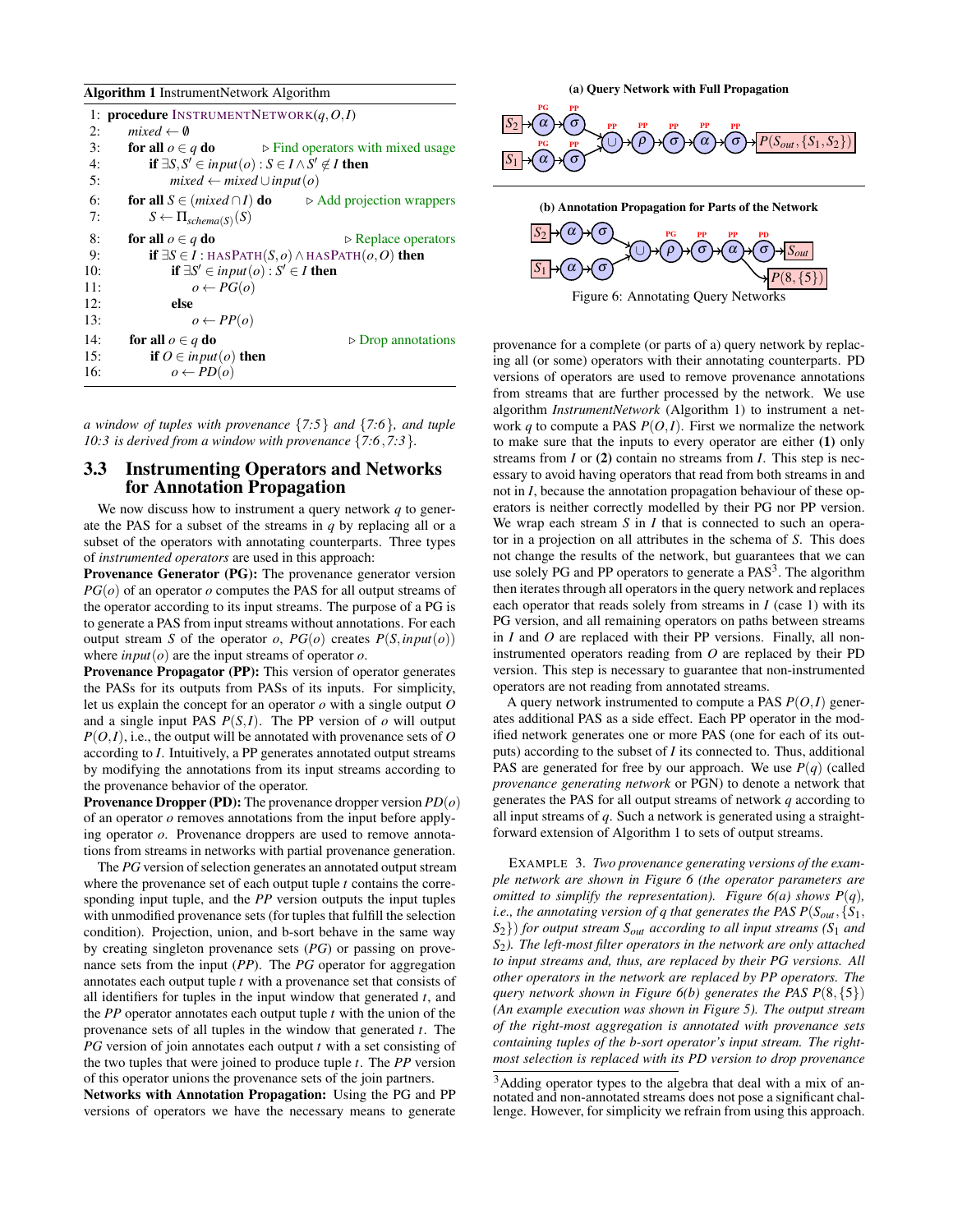

Provenance Payload: (P + H)/ T tuple identifiers Figure 7: Physical Tuple Layout

*annotations before applying the selection. This is necessary to produce the output stream Sout without annotations.*

# 4. IMPLEMENTATION

In this section, we present the implementation of the *Ariadne* prototype. Given the overall architecture (outlined in Section 2) and the provenance propagation model (Section 3), three aspects are now of particular interest: (1) Representation of provenance annotations during the computation, (2) implementation of *PG* and *PP* operators, and (3) storing and retrieving the input tuples for *Reduced-Eager*.

#### 4.1 Provenance Representation

The physical representation of provenance annotations and mechanism for passing them between operators is a crucial design decision, because it strongly influences the run-time overhead of provenance generation and how we implement annotating operators. Since these annotations consist of TID sets, they can be of variable size. However, Borealis uses fixed-length tuples that consist of a fixed length header storing information such as TID and arrival time, and a payload which stores the binary data of the tuple's attributes values. The schema of a stream, which is not stored in the stream tuples, is used to interpret the payload of tuples.

We considered three alternatives to pass these variable-size TID-Sets between annotating operators: (1) Modify the queuing mechanism to deal with variable-length tuples, (2) propagate TID-Sets through channels other than Borealis queues, or (3) split large TID-Sets into fixed-length chunks which are then streamed over standard queues. We chose the third approach, as it is least intrusive and retains the performance benefits of fixed-size tuples.

We serialize the provenance (TID-Set) for a tuple *t* into a list of tuples that are emitted directly after *t*. Each of these tuples stores multiple TIDs from the set. Figures 7(b) and 7(c) show the physical layout of such tuples. The first tuple (Figure 7(b) in the serialization of a TID-Set has a small header (same size as a TID) that stores the number of TIDs in the set. This header is used by downstream operators to determine how many provenance tuples have to be dequeued. Given that the size of a TID in Borealis is 8 bytes (actually *sizeof (signed long)*), we are saving at least an order of magnitude of space (and tuples propagated) compared to using full tuples. We adapted the TID assignment policy to generate globally unique TIDs that are assigned as contiguous numbers according to the arrival order at the input streams. If stream-based tuple lookup becomes necessary, we could reserve several bits of a TID for storing the stream ID. This is a trivial extension of our approach and left for future work.

#### 4.2 Provenance Annotating Operator Modes

We extend the existing Borealis operators with new operational modes to implement *PG*, *PP*, and *PD* operators. Operators in both PG- and PP-mode need to perform three steps: (1) retrieving existing provenance-related information from the input tuples, (2) compute the provenance, and (3) serialize provenance annotations along with data tuples. These steps have a lot of commonalities: Serialization (step 3) is the same for all operators. Retrieval (step 1) differs only slightly for *PG* and *PP* modes, but is again the same for all operators. When reading tuples from the input streams in *PG*-mode, the TID of each input tuple is extracted as provenance. In PP-mode we read the provenance sets attached by previous operations. For *PD* we simply discard the retrieved TID set. We factored out these commonalities into a so-called *provenance wrapper*. The provenance wrapper also implements additional common functionality such as buffering and merging of TID-Sets. Hooking into the *dequeue()* and *enqueue()* methods of Borealis, retrieval and serialization can be added trivially. Using the provenance wrapper, the operator-specific part of the provenance computation can thus be expressed with a small amount of code. For Selection, Projection, Union the provenance of a result tuple consists of the provenance of a single input tuple which can be directly determined. B-Sort and Join are slightly more complicated, requiring some lightweight bookkeeping to keep track of the contributing tuples. The most complicated case is aggregation, in particular with overlapping windows: each output tuple may depend on several input tuples, and each input tuple may contribute to several output tuples. This requires fairly elaborate state management, including merging and sharing TID sets. Nonetheless, the amount of code needed for aggregation was about 200 LOC, a fairly small change.

EXAMPLE 4. *Figure 8 shows the provenance computation for the annotating network from Figure 6(b). Recall that this network generates P*(*q*,8,{5})*. Provenance headers are highlighted in brown and TIDs in a provenance tuple are highlighted in red. We use unrealistically small tuple sizes for presentation purposes. For instance, the aggregation operator uses the provenance wrapper to merge the TID-Sets from all tuples in a window and output them as the TID-Set for the result tuple produced for this window. For instance, the tuple 10:1 is generated from a window containing tuples 9:1 and 9:2. The merged TID-Set for these tuples (*{*7:4*,*7:5*}*) is appended to the output tuple queue after tuple 10:1.*

#### 4.3 Input Storage and Retrieval

As mentioned before, we apply a *Reduced-Eager* approach which requires preservation of input tuples at PG operators to be able to reconstruct fully-fledged provenance from TID-Sets for retrieval. We use a Borealis feature called Connection Point for input tuple storage and introduce the p-join operator for transforming TID-Sets into a queryable format.

Input Storage at PG operators: Connection points (CP), introduced by Ryvkina et al. [23] for revision processing in Borealis, provide temporary storage for tuples that pass though a queue. Besides other strategies, CPs support a time-out based strategy for removing old tuples from storage. We set this timeout according to the provenance retrieval pattern of the application, which typically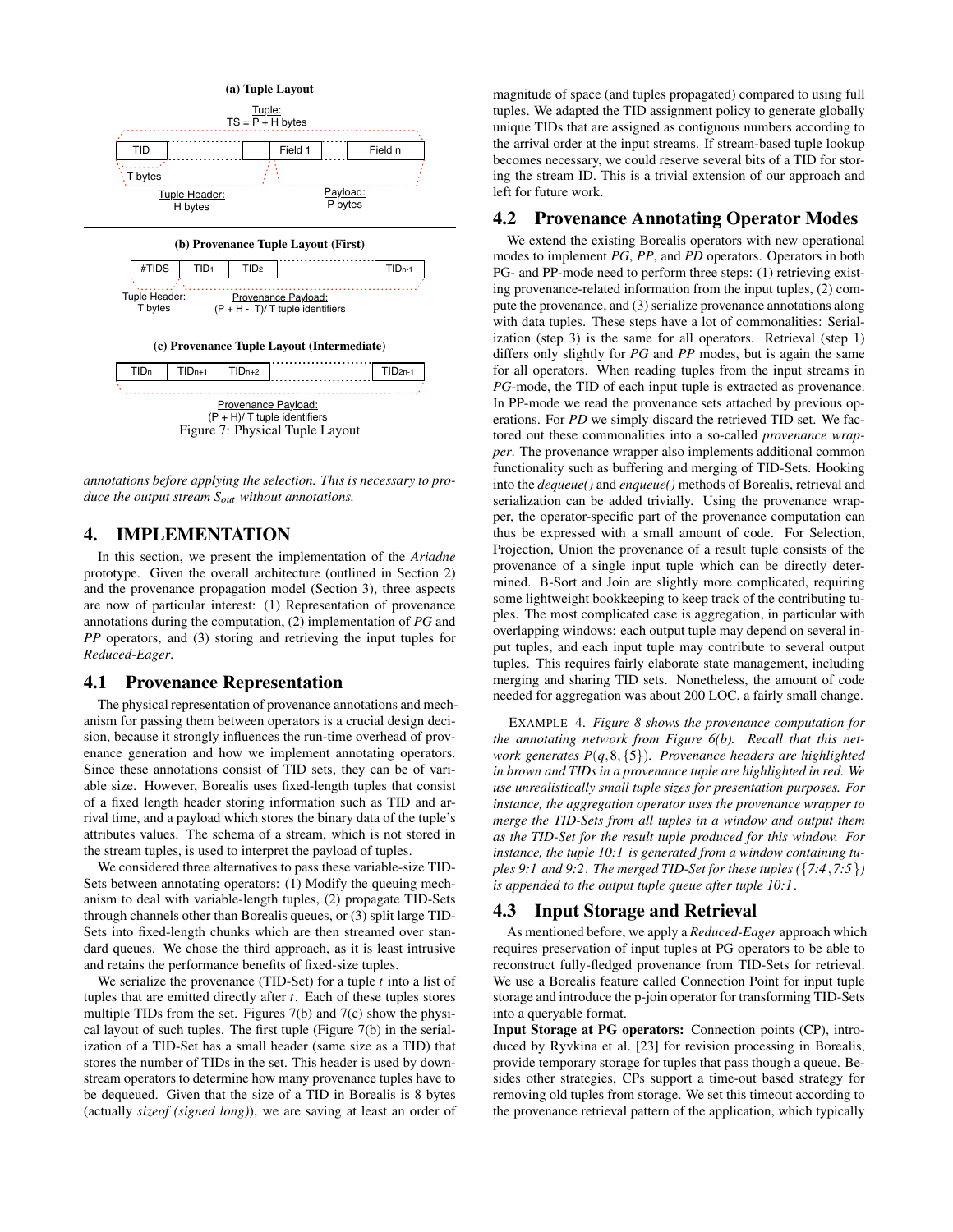

Figure 8: Provenance-enabled Query Network with Retrieval

span several seconds to minutes. Using the provenance itself for more directed expiration as well as utilizing write-optimized, possibly distributed storage technologies are interesting avenues for future work. If a query network  $q$  is instrumented to compute a PAS  $P(O, I)$ , then we add a connection point to each stream in *I*, i.e., the streams that are inputs of provenance generators.

**P-join:** Similar to the approach in [13], we have chosen to represent provenance to the consumer using the non-extended Borealis data model. For each result tuple *t* with a provenance annotation set *P*, we create as many duplicates of *t* as there are entries in *P*. One tuple from the provenance is attached to each of these duplicates. Thus, we effectively list the provenance as a sequence of regular tuples which enables the user to express complex queries over the relationship between data and its provenance using existing Borealis operators. This functionality is implemented as a new operator called *p*-join. A p-join  $\ltimes$  (*S*,*CP*) joins an annotated stream *S* with a connection point *CP* and, thus, outputs tuples with tuples from their provenance. P-join uses a fast hash-based look-up from a CP (using the TID as the key) to determine the tuples to join with an input tuple instead of using a regular join with an input stream.

EXAMPLE 5. *The relevant part of the running example network with retrieval is shown in Figure 8. Recall that this network was instrumented to generate*  $P(q, 8, \{5\})$ *. Hence, a CP (the cylinder) is used to preserve tuples from stream* 5 *for provenance retrieval. The PAS generated by the aggregation operator is used as the input for a p-join with the single CP in the network. The stream produced by the p-join can be shown to a user or be used as input for further processing. Assume the user expected the system to output less alarms and suspects that the threshold for overheating should be raised. To test this assumption she can investigate which alarms (output tuples) have temperature readings (input tuples) in their provenance that are slightly above the threshold (e.g., below 100 degree). This query can be implemented by applying a filter (avg\_t* < 100∧*count\_l* > 1*) on the output of the p-join as shown in Figure 8.*

## 5. OPTIMIZATIONS

*Reduced-Eager* is a solid solution for provenance computation. However, certain challenges in stream processing call for additional optimizations: (1) Typical DSMS workloads rely heavily on windowed aggregation. Such workloads produce large amounts of provenance per result. (2) Stream processing systems treat data as transient and discard data as soon as possible to keep up with high input data rates. Computing provenance on the fly to deal with the transient nature of streams increases run-time and latency. We address these challenges by developing compressed provenance representations (to reduce the overhead) as well as lazy provenance computation and retrieval techniques (to decouple query execution from provenance generation).

#### 5.1 Provenance Compression

The methods we developed for TID-set compression range between generic data compression to methods which exploit data model and operator characteristics. We mainly target aggregation and focus on techniques that enable provenance computations at operators without having to decompress. Since each presented compression method has its sweet spot, we adaptively combine them.

Interval encoding: exploits the fact that the provenance of a window is the union of the provenance of the tuples in the window. These tuples form contiguous sub-sequences of the input sequence. This method encodes a TID-Set as a list of intervals spanning continuous sequences in the set. For example, consider the interval encoding (Figure 9(b)) for the example network shown in Figure 9(a). The provenance of tuple 3:1 is represented as a single interval [1,4], because the TID-Set forms a single contiguous sequence of TIDs (1 to 4). Interval encoding is most advantageous for queries involving aggregations over long sequences of contiguous TIDs, but introduces overhead if such sequences do not occur - both the start and end TID of an interval need to be stored.

Delta Encoding: Delta encoding utilizes the fact that windows with small slide values overlap to a large extent. Therefore, the TID-Set of a tuple may be encoded more efficiently by representing it as some delta to the TID-Set of one of its predecessors (by encoding which TIDs at the start of the previous set are left out and which TIDs are appended to the end). We repeatedly send a tuple with uncompressed provenance followed by several tuples with their provenance encoded as a delta to the last uncompressed provenance that was sent. While this "restart" approach has a higher space overhead than encoding a TID-Set as a delta to the last delta, we can restore a TID-Set from its delta representation in a single step without the need to apply a long chain of deltas to the last uncompressed provenance.

EXAMPLE 6. *Consider how delta encoding handles the example from Figure 9(b). The provenance header of a delta compressed tuple contains an additional field storing the amount of overlap (number of TIDs) between the delta and the last complete TID-Set that was sent. The TID-Set of the first output tuple of the aggrega-*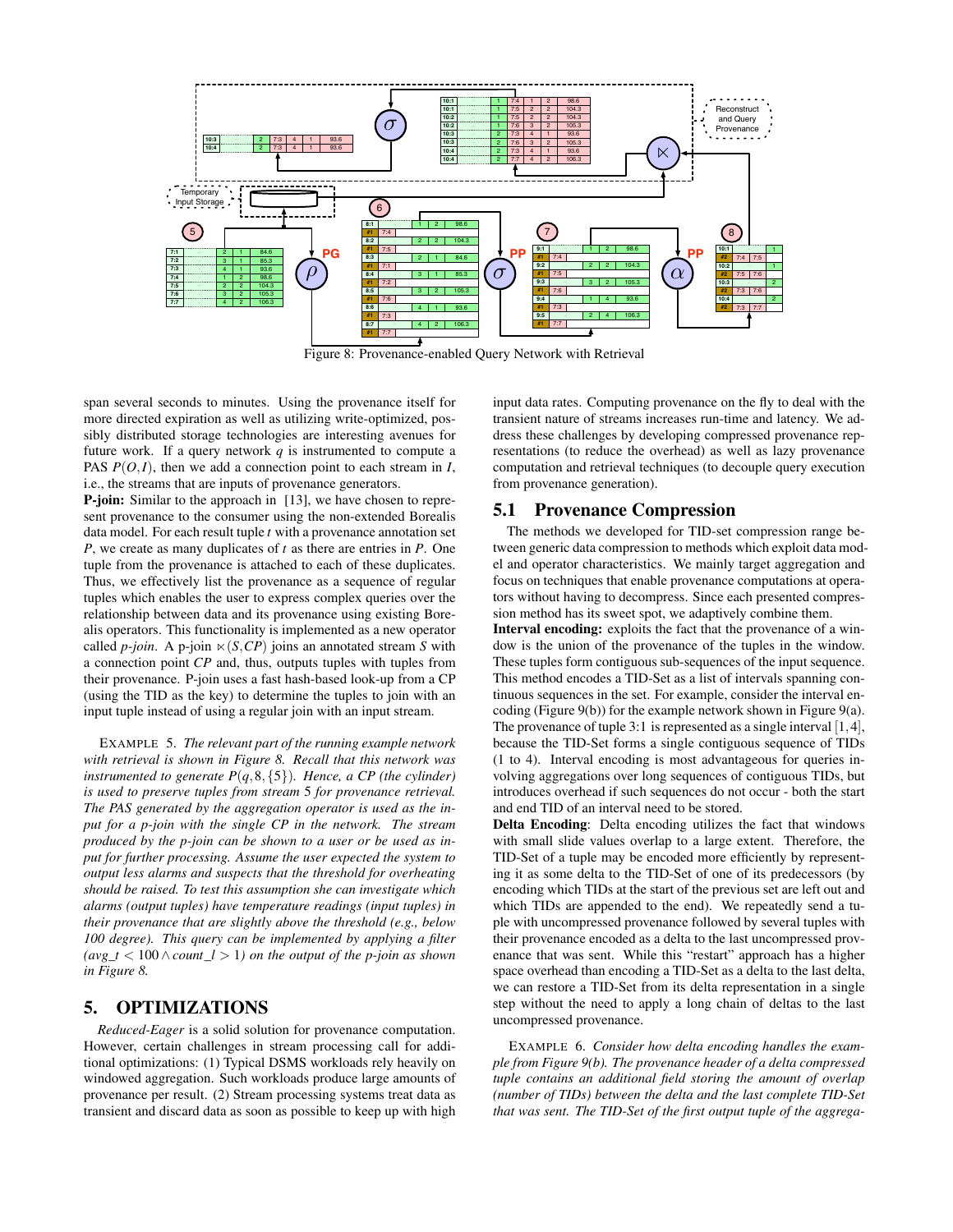

| <b>Technique</b>         | Data    | Provenance          | <b>Physical Representation</b>                               |  |
|--------------------------|---------|---------------------|--------------------------------------------------------------|--|
| No compression           | 3:1(14) | ${1, 2, 3, 4}$      | 3<br>ls<br>$\overline{2}$<br>$\overline{a}$                  |  |
|                          | 3:2(13) | ${2, 3, 4, 6}$      | 6<br>$\overline{2}$<br>3<br>s<br>4                           |  |
|                          | 3:3(12) | $\{3,4,6,7\}$       | 3<br>6<br>$\overline{7}$<br>s                                |  |
| <b>Interval</b>          | 3:1(14) | $\{[1,4]\}$         | $\mathbf{1}$<br>4                                            |  |
|                          | 3:2(13) | $\{[2,4],[6,6]\}$   | $\overline{c}$<br>6<br>6<br>2                                |  |
|                          | 3:3(12) | $\{[3,4],[6,7]\}$   | 6<br>$\overline{7}$<br>$\overline{2}$<br>3<br>4              |  |
| <b>Delta</b>             | 3:1(14) | $0: \{1, 2, 3, 4\}$ | $\overline{2}$<br>3<br>D<br>$\mathbf 0$<br>$\overline{4}$    |  |
|                          | 3:2(13) | 3:6                 | 3<br>6<br>D                                                  |  |
|                          | 3:3(12) | $2: {6, 7}$         | $\overline{2}$<br>$\overline{7}$<br>$\overline{2}$<br>6<br>D |  |
| <b>Covering Interval</b> | 3:1(14) | [1, 4]              | 3:1<br>$\overline{a}$<br>14                                  |  |
|                          | 3:2(13) | [2,6]               | 3:2<br>6<br>13<br>$\overline{2}$                             |  |
|                          | 3:3(12) | [3, 7]              | 3:3<br>$\mathbf{3}$<br>$\overline{7}$<br>12                  |  |

(b) Compressed Provenance

Figure 9: Compression Techniques Example

*tion is sent completely. The TID-Set of tuple 3:2 (3:3 ) shares three (two) TIDs with last full TID-Set (tuple 3:1 ). The provenance of these tuples is encoded as deltas storing the overlap (3 respective 2) and the additional TIDs (*{6} *respective* {6,7}*).*

For Delta encoding, we have to cache the last complete TID-Set that was sent and the number of deltas applied to it. Operators in PP-mode may have to reconstruct TID-Sets from the delta representation. For example, an aggregation in PP-mode needs to do so to merge the provenance for a window of tuples. In contrast, Projection can simply pass on delta compressed provenance. The same applies for selection except that selection may filter out a tuple with a complete TID-Set leaving the following deltas orphaned. We handle this situation by reconstructing the full TID-Set for the first orphaned tuple and adapting the following deltas.

Dictionary Compression: If the size of a TID-Set exceeds a threshold we can use dictionary compression techniques (we use LZ77) to compress it. This type of compression can reduce the cost of forwarding significantly for large TID-Sets at the cost of additional processing to compress and decompress TID-Sets.

Adaptive Combination of Compression Techniques: Our prototype combines the presented compression techniques using a set of heuristic rules that determine when to apply which type of compression. Generally speaking, we first choose whether to use intervals or a TID-Set, then apply delta-encoding on-top if the overlap between consecutive TID-Sets is high, and finally apply dictionary compression if the result size still exceeds a threshold.

#### 5.2 Lazy Generation and Retrieval

We now introduce two optimizations that decouple query processing and provenance operations to save computation cost. Replay-Lazy: The *Replay-Lazy* method introduced in Section 2.2 computes provenance by replaying parts of the input through a provenance generating network. *Replay-Lazy* can be advantageous for several reasons: (1) the cost of provenance generation is only paid if provenance is actually needed, (2) the overhead on regular query processing is minimal, enabling provenance for time-critical applications, and (3) provenance computation is mostly decoupled from query execution. Thus, provenance generation can be performed later or on different resources, e.g. a distributed system.

*Replay-Lazy* is only applicable to query networks consisting of deterministic and monotone operators. Furthermore there is one critical concept required to make replay feasible: With no additional information, the whole input of the query network (i.e., stream prefix up to this point) has to be replayed through a PGN until the output of interest is produced. This can be avoided if we can computate which parts have to replayed while executing the query. We can prove that for all monotone and deterministic operators, replaying all tuples from the interval spanned by the smallest and largest TID in the provenance of an output tuple (we refer to them as the *covering interval* of a TID-Set) is sufficient. The proof of this property requires induction over the structure of a query network. We sketch the base case here. Consider a consecutive subsequence *S* of an operator's output stream where the operator reads from the inputs of the network. We have to show that replaying all tuples in the covering interval of *S* produces *S*. For example, *Selection* and *projection* generate a single output from a single input tuple solely based on the values of this tuple. Thus, applying them on the covering interval for *S* will produce *S*. For *aggregation* we need to guarantee that we open and close windows at the same positions when replaying the covering interval. With regarding to opening, the semantics of Borealis windows yield a opening at the beginning of the stream. Since we take the original window opening as the start of the covering interval, we get exactly the same (first) window opening. For closing, the arguments are analogous. By inductively applying these arguments we can show that replaying the covering interval for a result is sufficient to reproduce this result.

*Replay-Lazy* in Ariadne is based on these observations. The network is instrumented in the same way as for *Reduced-Eager*, except that we annotate each tuple with its covering interval. Given that these intervals require constant storage space, we can piggyback them on data tuples instead of sending the possibly unbounded TID set in additional tuples. This significantly reduces the amount of data to be propagated, reducing the processing cost on the tuple queues. Furthermore, covering intervals can be generated very efficiently during operator execution. The most complex case is aggregation where we compute the covering interval for a result tuple as the minimum and maximum TID values in the covering intervals for the tuples in the window.

In order to access the tuples belonging to a covering interval, we introduce a new join operator: A c-join ⊗(*S*,*CP*) between a stream *S* and a connection point *CP* processes each tuple *t* from *S* by fetching all tuples included in the covering interval of *t* from the connection point and emitting these tuples. These tuples are then fed into a copy of the query network that is instrumented for provenance generation. Since this computation does not handle covering intervals one-by-one, but in a streaming fashion, we will encounter some issues with overlapping covering intervals and gaps between covering intervals. The input to a window operator is not necessarily a consecutive subsequence of the input, but a concatenation of subsequences that may have overlap or gaps. Thus, the operator may produce different windows when run over a concatenation of covering intervals. We address this problem by (1) replaying the overlapping parts of covering intervals only once and (2) forcing operators to drop state if there is a gap between consecutive intervals. The c-join operator sends a control tuple after the last tuple from each covering interval. This control tuple instructs downstream operators to drop their internal state (e.g., open windows) and flush their buffers (b-sort).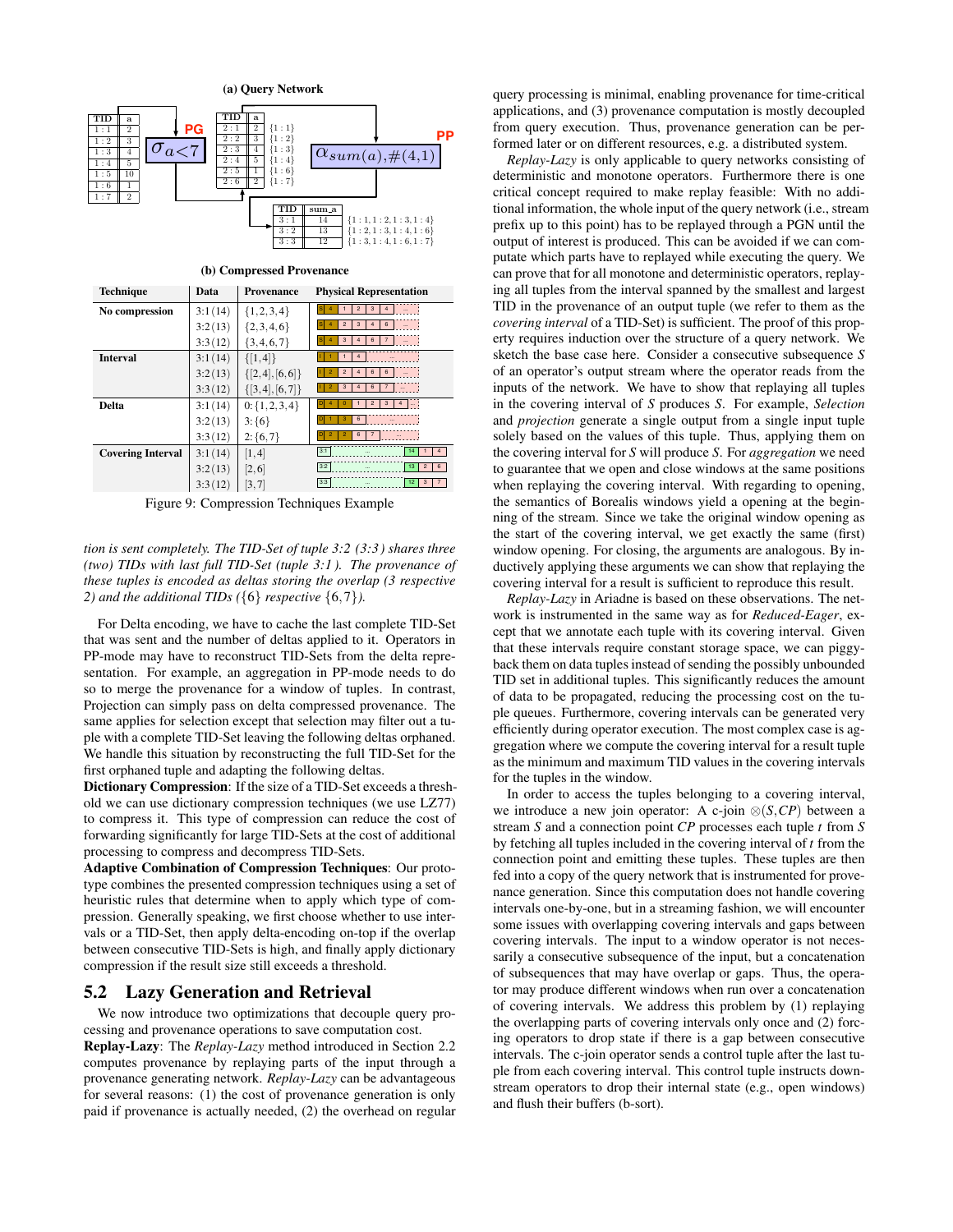

EXAMPLE 7. *Consider the covering intervals shown in Figure 9(b). The TID-Set for tuple 3:1 is covered by the interval* [1,4]*. This covering interval is stored in two additional fields at the end of the data tuple 3:1. For this tuple the covering interval is the same as the interval encoding of the TID-Set. In general, this is obviously not the case. For example, the covering interval for tuple 3:2 contains TID* 5 *that is not in the provenance of 3:2. Figure 10 shows how to instrument the query network from Figure 9(a) for Replay-Lazy. The operators in the original part of the network are set to produce covering intervals (we refer to the covering interval version of PG and PP-mode as CG and CP-mode). The output of this part of the network is then routed through a selection to filter out parts of the provenance according to the user's preferences. Afterwards, we use a c-join to fetch all tuples with TIDs of the covering interval from the connection point and route these tuples through a provenance generating copy of the query network to produce provenance for tuples of interest.*

Lazy Retrieval: Our provenance generation approaches (both *reduced-eager* and *replay-lazy*) reduce the runtime cost of provenance generation by shifting computational cost to tuple reconstruction when retrieving provenance. If interactive retrieval is used, we only need to reconstruct provenance for tuples when explicitly requested. If the reconstruction result is further processed by a query network (queries over provenance information), we have the opportunity to avoid the cost of reconstruction through a p-join operator if we can determine that parts of the provenance are not needed to answer the retrieval part of the query. To this end we try to push selections that are applied during retrieval of provenance through the reconstruction (p-join) if the selection condition does not access attributes from the provenance, i.e., we use the following algebraic equivalence:<sup>4</sup>  $\sigma_c(S \ltimes CP) \equiv \sigma_c(S) \ltimes CP$ .

## 6. EXPERIMENTS

The goal of our experimental evaluation is to investigate the overhead of provenance management with *Ariadne*, compare with competing approaches (*Rewrite*), investigate the impact of varying the provenance generation and retrieval methods (eager vs lazy), and study the effectiveness of the optimizations proposed in Section 5.

Figure 11 shows the query network (called *Basic* network) used in most experiments in its original (a), rewritten (b) and instrumented (c) version. Details of the rewrite can be found in [15]. The Replay-Lazy version closely resembles Figure 10. This query covers the most critical operator for provenance management (aggregation) and is simple enough to study individual cost drivers. In experiments that focus on the cost of provenance generation, we leave out parts of these networks that implement retrieval (the dashed boxes).



Setup and Methodology: Since the overhead of unused provenance code turned out to be negligible, we used *Ariadne* also for experiments without provenance generation. All experiments were run on a system with four Intel Xeon L5520 2.26 Ghz quad-core CPUs, 24GB RAM, running Ubuntu Linux 10.04 64 bit. Both the client (load generator) and the server are placed on the same machine. The input data consists of tuples with a small number of numeric columns (in total around 40 bytes), to make the overhead of provenance more visible. The values of these columns are uniformly distributed. All input data is generated beforehand. Each experiment was repeated 10 times to minimize the impact of random effects. We show the standard deviation where possible in the graphs. Our study focuses on the time overhead introduced by adding provenance management to continuous queries, as this is the most discriminative factor between competing approaches. We are interested in two cost measures: (1) computational cost, which we determine by sending a large input batch of 100K tuples over the network at maximum load and measuring the *Completion Time*; (2) Tuple Latency determined by running the network with sufficient available computational capacity.

#### 6.1 Fundamental Tradeoffs

In the first set of experiments, we study the computational overhead of managing provenance (split into generation and retrieval) using the *Basic* query with *Maximum Load*. We show results for our *reduced-eager* and *replay-lazy* approaches without provenance compression (called *Single* from now on), and compare them with the cost of the network with *No Provenance* as well as *Rewrite*.

End to End Cost: The first experiment (shown in Figure 12) compares the end-to-end cost when *changing the amount of provenance*

<sup>4</sup>For conjunctive selection conditions, we can split the condition and push conjuncts that only reference attributes from *schema*(*S*) through the p-join.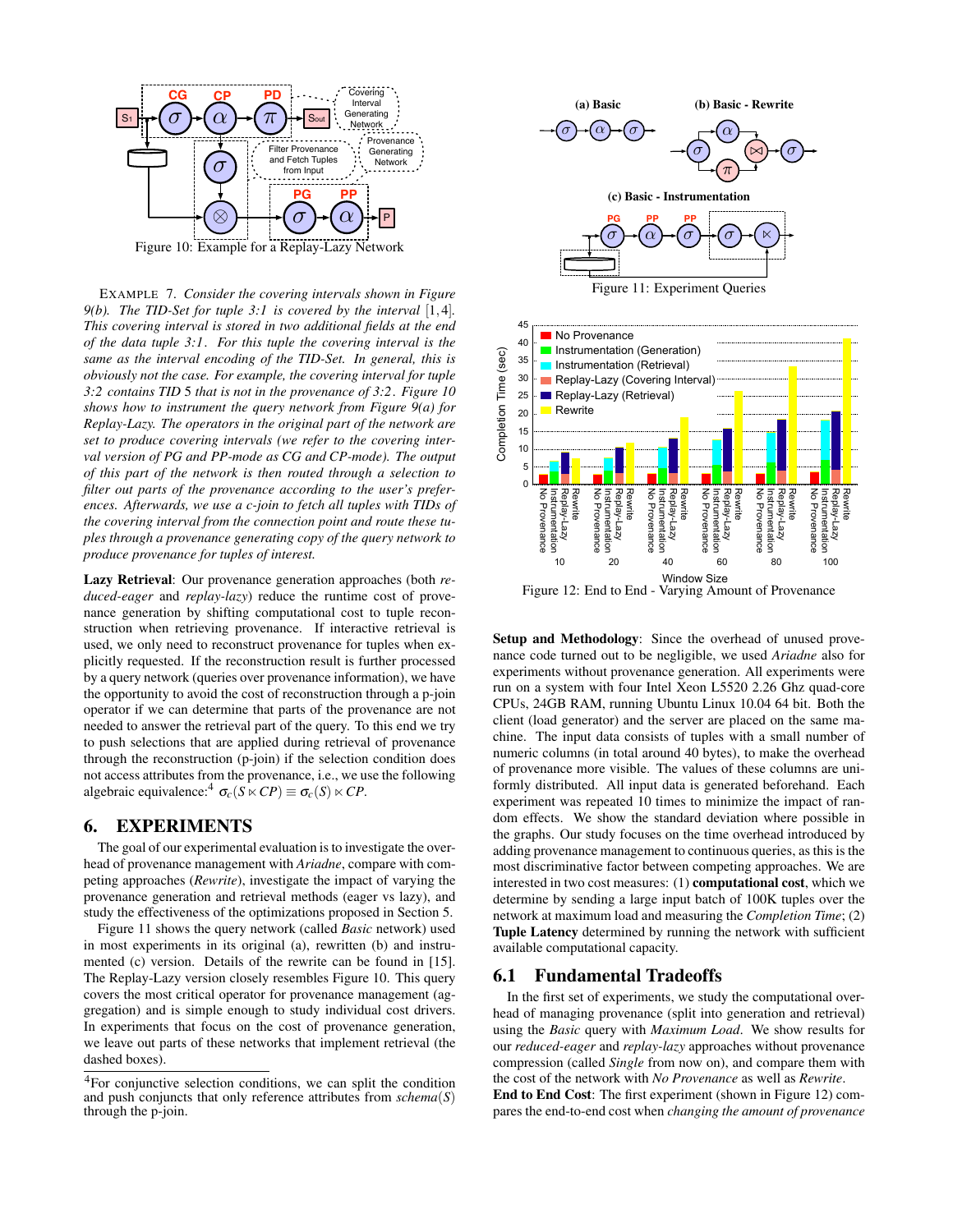| <b>Method</b>        |             | <b>Number of Aggregations</b> |       |       |        |
|----------------------|-------------|-------------------------------|-------|-------|--------|
|                      |             |                               | 2     |       |        |
| <b>No Provenance</b> |             | 3.1                           | 3.9   | 4.8   | 5.7    |
| Instr.               | Generation  | 3.9                           | 7.4   | 14.7  | 48.6   |
|                      | Retrieval   | 3.0                           | 12.9  | 103.0 | 2047.0 |
| <b>Replay-Lazy</b>   | Cov. Inter. | 3.1                           | 4.4   | 5.2   | 6.3    |
|                      | Retrieval   | 5.2                           | 14.7  | 91.1  | 2224.0 |
| Rewrite              |             | 7.2                           | 625.0 | crash | crash  |

Figure 13: Varying Aggregations: Completion Time (Sec)

that is being produced per result tuple. This is achieved by changing the *window size* (WS) of the aggregation operator from 10 to 100 tuples (while keeping a constant *slide* SL = 1 and selectivity 25% for the first selection in the network). Provenance is retrieved for all result tuples. The results demonstrate that the general overhead of provenance management is moderate for all methods: an order of magnitude more provenance tuples than data tuples (WS=10) roughly doubles the cost, two orders of magnitude (WS=100) lead to an increase by a factor 5 (*Instrumentation*) to 12 (*Rewrite*). Analyzing the individual methods, we see that the cost of *Instrumentation* is strongly influenced by Retrieval: around 40% at WS=10, and around 65% at WS=100. This cost is roughly linear to the amount of provenance produced. The overhead of provenance generation through Instrumentation is between 20% (WS=10) and 113% (WS=100). Using *Replay-Lazy* the overhead on the original query network (generation of *covering intervals*) is further reduced to  $3\%$  (WS=10) and  $16\%$  (WS=100), respectively. The price to pay for this reduction is the additional cost of provenance *Replay*, where the cost is similar to the combination of *Instrumentation* Generation and Retrieval, as this method is now applied on all covering intervals to compute the actual provenance. Even for this benign workload, *Rewrite* shows much worse scaling than *Instrumentation* with full *Retrieval*: while roughly on par for WS=10, it requires twice as much time for WS=100.

Nested Aggregations: We now increase the number of aggregations to exponentially increase the amount of provenance per result tuple. We start off with the *Basic* network (WS=10 and SL=1) and gradually add more aggregation operators. The increase of cost for *Instrumentation* is (slightly) sublinear in the provenance size. Most of the overhead can be attributed to *retrieval*, while provenance generation increases moderately due to the TID-Set representation. The overhead of generating *Covering Intervals* for *Replay-Lazy* is around 10% over the baseline (*NoProvenance*), while the effort spent for replaying shows the same behavior as the total cost of *Instrumentation*. Finally, the results (Figure 13) indicate that *Rewrite* does not scale in the number of aggregations as demonstrated by an increase in overhead in comparison to *instrumentation* from 20% (one aggregation) to 3300% (two aggregations). At three aggregations, the execution exhausts the available memory.

#### 6.2 Cost of Provenance Generation

We now focus on window-based aggregation, since it is not used in traditional, non-streaming workloads and produces large amounts of provenance. In addition to the methods shown before, we enable the adaptive compression technique (denoted as *Optimized*). Furthermore, we will no longer consider the *Rewrite* method (its drawbacks are obvious) and *Retrieval* cost (as it is linear with respect to the provenance size). We study the impact of *Window Size* (provenance amount per result), *Window Overlap* (commonality in provenance) and Prefilter *Selectivity* (TID contiguity). These experiments use the *Basic* network.

Window Size: Figure 14(a) shows *Completion Time* for varying WS from 50 to 2000. A front filter selectivity of 25% ensures that there are very few contiguous TID sequences, limiting the potential of *Interval Compression*. As expected, completion time is higher for larger window sizes, but compression mitigates this effect: While the completion time overhead for *Single* increases from 70% to 530%, compression reduces it to 50% and 140%, respectively. Covering Intervals further reduces it to 14% and 70%. The cost savings are even more pronounced for queue sizes and memory consumption, where the overhead is reduced to a small, almost constant factor. For space reasons we omit these graphs.

Window Slide: Reducing the overlap between windows (increasing SL from 1 to 100, WS=100) decreases the overall cost, since far fewer result tuples need to be generated (Figure 14(b)). The logarithmic decline can be explained by the fact that the low load makes the impact of provenance generation negligible for slides bigger than 10. Large slide values result in small overlap between open windows. Hence, they demonstrate the worst-case scenario for the adaptive compression, because maintaining the complex data structures of these techniques does not pay off anymore. Yet, compression performs only slightly worse than the Single approach.

TID Contiguity Besides the specific window parameters such as WS or SL, the performance for window-based aggregates is also influenced by upstream operators affecting the distribution of TID values. We investigate these factors by varying the selectivity of the first selection operator in the *Basic* network between 5% and 100% (Figure 14(c)). Without TID compression, the *Completion Time* is linear to selectivity, because the number of generated output tuples also grows linearly and generation is not affected by TID distribution. Interval compression used by *Optimized* becomes more efficient when increasing selectivity as more and more contiguous TID ranges are created. We therefore see no further increase in cost for selectivities over 75%.

#### 6.3 Influence of Network Load on Latency

In reality, a query network is rarely run at maximum load. Thus, performance metrics such as *Latency* play an important role. We run the *Basic* network (*Generation* and *Retrieval*, WS=100, SL=1, S=25%) and vary the load by changing the size of the batches being sent from the client between 10 and 100 tuples while keeping the frequency of sending batches fixed. Smaller batches are avoided, because they result in very unpredictable performance. For sizes larger than 100 the slowest method (*Single*) would not be able to always process input instantly. As shown in Figure 15, provenance generation does indeed increase the latency, but this increase is very moderate and stays at the same ratio over an increasing load. *Single* results in about 75% additional latency, *Optimized* reduces this overhead to around 60%, while *Covering Intervals* is the cheapest with around 20% overhead.

#### 6.4 Complex Query Networks

We now investigate whether our understanding of the cost of individual operators translates to real-life query networks using the complete running example introduced in Figure 1. We use this network (called Complex) to study how our approach translates to a more complex query network with multiple paths and a broad selection of operators. This query does not lend itself easily to straightforward optimizations (limited TID contiguity) and stresses intermediate operators with large amounts of provenance. We vary the amount of provenance created by the network by varying the window size for the aggregations applied before the union operator ("front" windows). As Figure 16 shows, the overhead of *Reduced-Eager* instrumentation without compression (*Single*) is higher than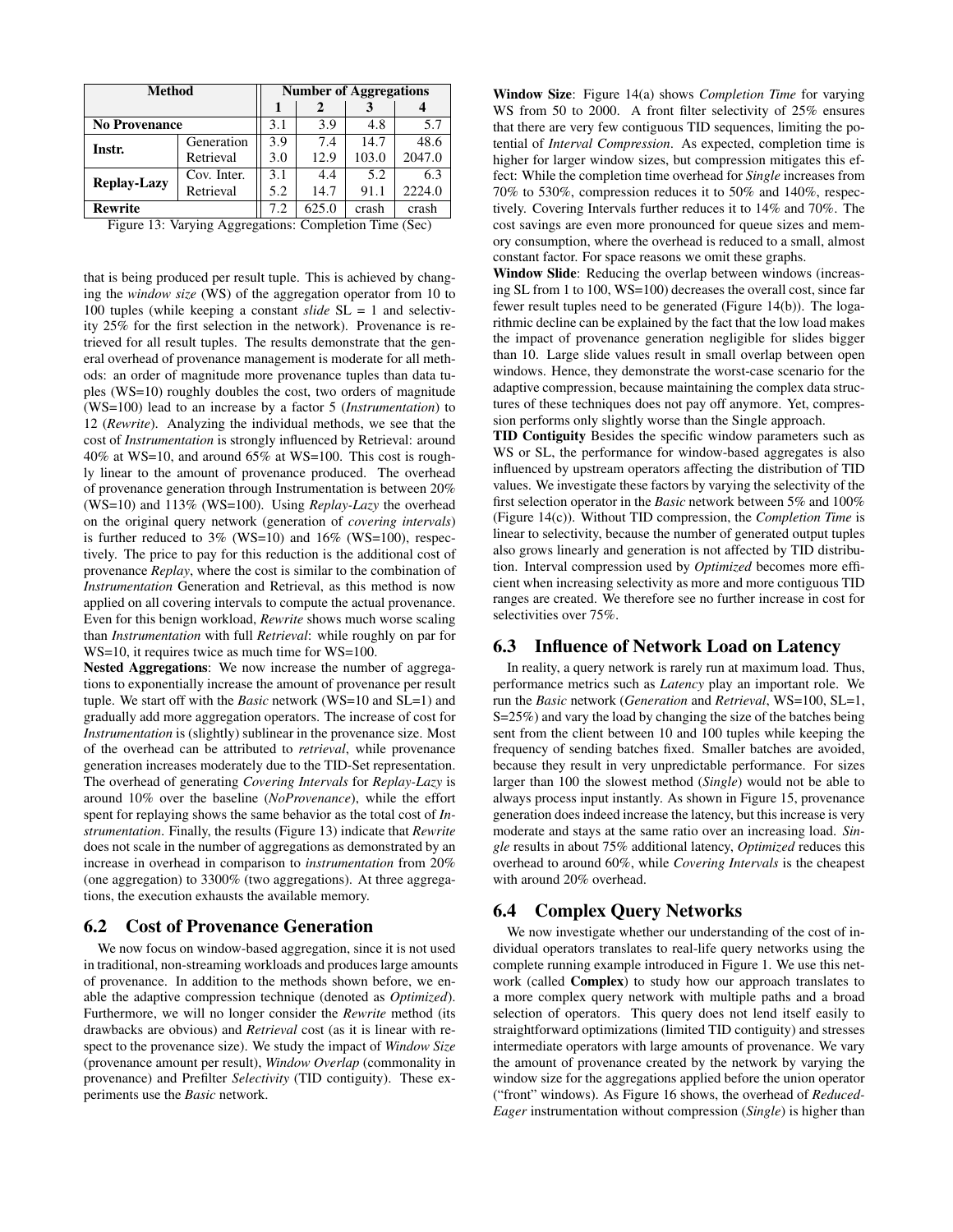

in previous experiments. The *Optimized* method (adaptive compression) shows its benefits: while more expensive for very small WS values (100% overhead at WS=2), it becomes more effective for larger window sizes. *Covering Intervals* is again very effective with 40% overhead independent of the increase in provenance. Memory measurements support these observations, since the additional provenance does not increase the cost significantly when using compression or covering intervals.

#### 6.5 Varying Retrieval Frequency

Many real-world scenarios do not need provenance for the entire result stream. We therefore study the effect of retrieval frequency (as a simple form of partial provenance retrieval) on the trade-off between *Reduced-Eager* and *Replay-Lazy*. Using the *Nested Aggregation* network with four aggregations (WS=10 and SL=3) and 2 million input tuples we vary the rate of retrieval from 0.05% to 100% (by inserting an additional selection before reconstruction). The results are shown in Figure 17 (overhead w.r.t. completion time of *No Provenance*). For low retrieval frequencies (less than 1%) the cost of retrieval is insignificant. *Reduced-Eager* generates provenance for all outputs and, thus, the overall cost is dominated by provenance generation. Computing covering intervals for *Replay-Lazy* results in a relative overhead of about 13% over the completion time for *No Provenance* (which is constant in the retrieval frequency). *Replay-Lazy* has to compute only few replay requests at low retrieval rates, but in turn pays a higher overhead for higher retrieval rates. *Replay-Lazy* is the better choice for the given workload if the retrieval frequency is 10% or less.

#### 6.6 Summary

Our experiments demonstrate the feasibility of fine-grained endto-end provenance in data stream systems and the benefits of our approach. *Operator Instrumentation* clearly outperforms *Rewrite*, since provenance generation is more efficient. Furthermore, Reduced-Eager allows us to separate generation and retrieval. Replay-Lazy based on covering intervals further reduces the overhead on the "normal" query network and enables us to scale-out. The optimizations for provenance compression are effective in both smallscale, synthetic as well as large-scale, real-life workloads.

## 7. RELATED WORK

Our work is related to previous work on provenance management in workflow systems, databases, and stream processing systems. Workflow Systems. Workflow provenance approaches that handle tasks as black-boxes where all outputs of a task are considered to depend on all of its inputs are not suitable for managing stream provenance [11]. More recently, finer-grained workflow provenance models have been proposed (e.g., allowing explicit declarations of data dependencies [6] or applying database provenance models to Pig Latin workflows [5]). These systems only support non-stream processing models. Furthermore, for stream provenance, data dependencies can be inferred from the well-defined operator semantics, without explicit declarations. Ariadne's compression techniques resemble efficient provenance storage and retrieval techniques in workflow systems (e.g., subsequence compression technique [6] or node factorization [9]). However, due to the transient and incremental nature of streaming settings, we use compression mainly for optimizing provenance generation. Furthermore, it is more critical for our techniques to be efficient in terms of memory usage and encoding/decoding overhead, since compression at an operator may also affect the load on its downstream operators (e.g., it may be necessary to decompress provenance).

Database Systems. There are several different notions of database provenance [10] supported by different systems (e.g., Trio [7], DB-Notes [8], Perm [13]). Like the *lineage provenance semantics* in relational databases [10], Ariadne represents the provenance of an output tuple as a set of input tuples that contributed to its gener